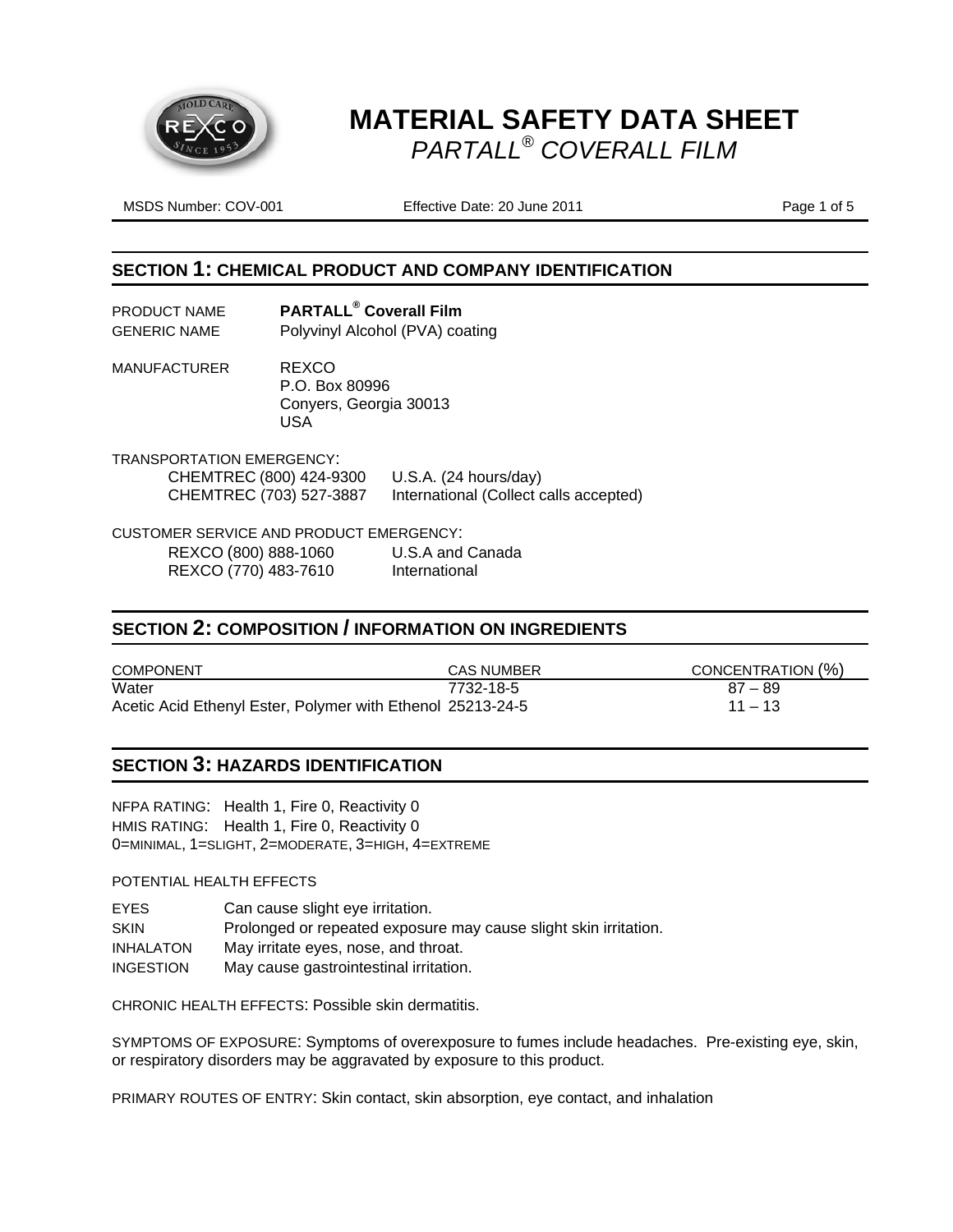

MSDS Number: COV-001 **Effective Date: 20 June 2011** Page 2 of 5

CANCER INFORMATION: Neither this product nor any of its components is listed as a carcinogen or partial carcinogen by the following agencies: the National Toxicology Program, the International Agency for Research on Cancer, and the Occupational Safety and Health Administration.

#### **SECTION 4: FIRST AID MEASURES**

| <b>EYES</b><br><b>SKIN</b> | Flush immediately with cold water for 15 minutes and seek medical attention.<br>Remove contaminated clothing and wash affected area with soap and hot water. If irritation<br>from contact persists, seek medical attention. Launder contaminated clothing - including<br>shoes – prior to reuse. |
|----------------------------|---------------------------------------------------------------------------------------------------------------------------------------------------------------------------------------------------------------------------------------------------------------------------------------------------|
| <b>INHALATON</b>           | If light-headed or having difficulty breathing, expose individual to fresh air and/or oxygen. If<br>breathing stops, begin artificial respiration and seek immediate medical attention.                                                                                                           |
| <b>INGESTION</b>           | Seek immediate medical attention. Only induce vomiting if directed to do so by medical<br>personnel. If vomiting occurs spontaneously, keep victim's head below hips to prevent<br>aspiration into lungs. If possible, do not leave victim unattended.                                            |

# **SECTION 5: FIRE FIGHTING MEASURES**

| FLASH POINT / METHOD:                  | >200 °F (>93 °C) / Tagliabue Closed Cup method (TCC)  |
|----------------------------------------|-------------------------------------------------------|
| AUTO IGNITION TEMPERATURE:             | 670 °F (354 °C)                                       |
| FLAMMABLE LIMITS IN AIR (% BY VOLUME): | LEL Lower: Not Applicable / UEL Upper: Not Applicable |
| FIRE AND EXPLOSION HAZARDS:            | Not Applicable                                        |
|                                        |                                                       |

EXTINGUISHING MEDIA: Use dry chemicals,  $CO<sub>2</sub>$ , water fog, water spray, or foam.

FIRE FIGHTING INSTRUCTIONS: Wear a NIOSH-approved self contained breathing apparatus in positive pressure mode and full bunker gear. Water may be unsuitable as an extinguishing media but helpful in keeping adjacent containers cool in order to prevent container rupture. Avoid spreading burning liquid with water used for cooling purposes.

### **SECTION 6: ACCIDENTAL RELEASE MEASURES**

IN CASE OF SPILL: Persons involved in clean-up should wear personal protection equipment. Stop spill at source and prevent from spreading. Flush spilled material into suitable retaining areas or containers. Small amounts of spilled material may be absorbed with any standard absorbent. If run-off occurs, notify proper authorities as required. Place in chemical waste container and dispose of in accordance with local, state, and federal regulations.

#### *CAUTION! FLOORS COVERED WITH RESIDUAL MATERIAL BECOME EXTREMELY SLIPPERY WHEN WET.*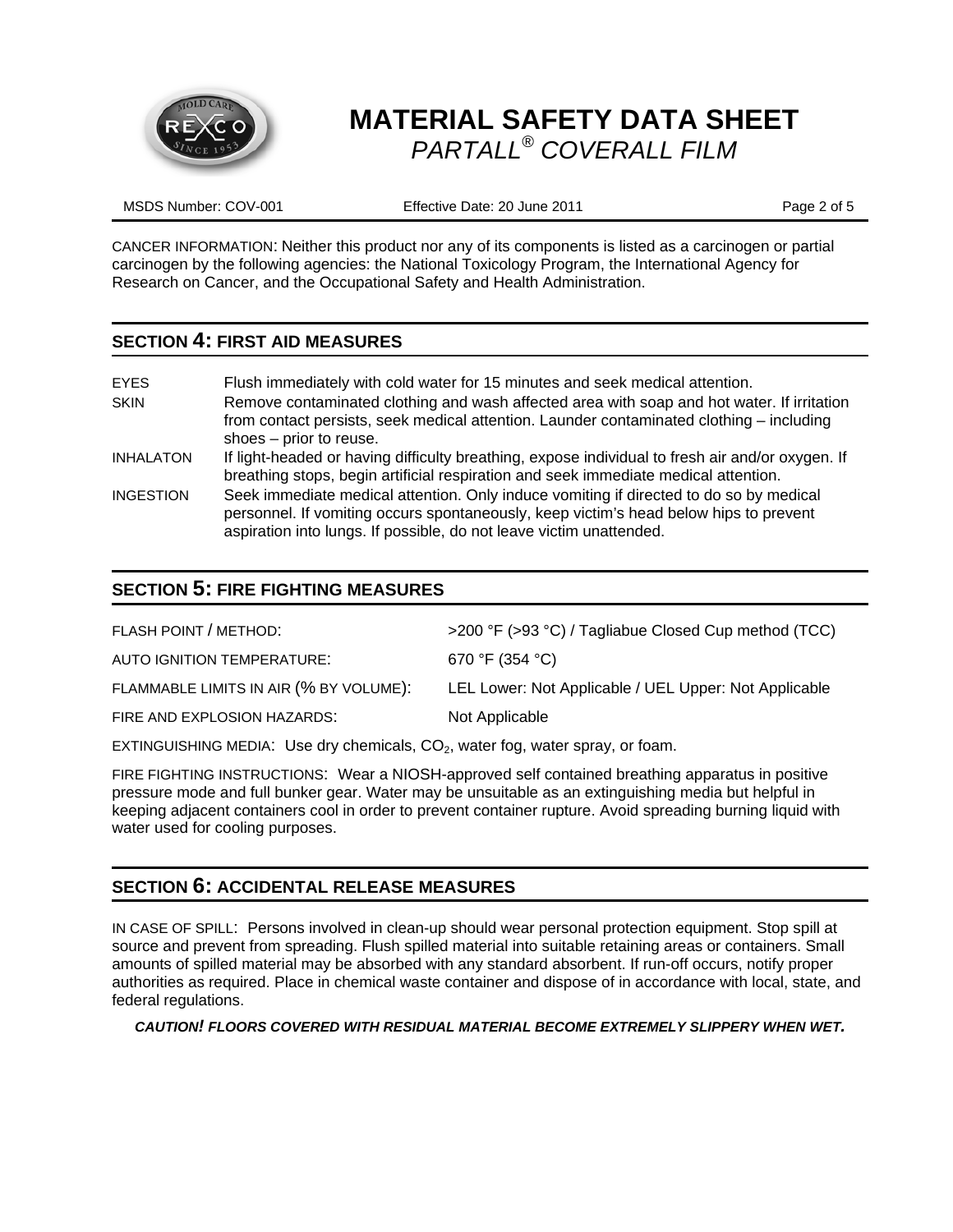

MSDS Number: COV-001 **Effective Date: 20 June 2011 Page 3 of 5** 

#### **SECTION 7: HANDLING AND STORAGE**

Store in a cool, dry location – do not allow material to freeze. If freezing occurs, allow material to thaw completely and agitate thoroughly prior to use. Keep container tightly closed when not in use to prevent drying out of material.

Repack only into high-density polyethylene (HDPE). Containers used for repackaging should be thoroughly tested for long-term product compatibility before use. All new containers must exhibit product labels required for proper identification, safety, handling, and storage. Empty containers may contain product residue such as vapors – continue to observe proper handling and storage precautions.

### **SECTION 8: EXPOSURE CONTROLS / PERSONAL PROTECTION**

EYE PROTECTION: Safety glasses, goggles, or face shield are advised. Eye washes are recommended for work areas.

SKIN PROTECTON: Wear impervious gloves, clothing, and shoes to prevent skin contact. Safety showers are recommended for work areas. Remove contaminated clothing and wash in hot water and soap prior to reuse.

RESPIRATORY PROTECTION: Exposure levels should be kept below the PEL or TLV for this product. If exposure exceeds recommended levels, use of NIOSH-approved cartridge respirator or gas mask is advised. Engineering controls should be implemented if necessary to reduce exposure.

ENGINEERING CONTROLS: Provide sufficient general and/or local exhaust (explosion-proof ventilation) to keep exposure below PEL or TLV.

| <b>EXPOSURE GUIDELINES</b>                                       |                             |                                               |
|------------------------------------------------------------------|-----------------------------|-----------------------------------------------|
| <b>COMPONENT</b>                                                 | OSHA PEL                    | ACGIH TLV                                     |
| Water                                                            | None Established            | None Established                              |
| Acetic Acid Ethenyl Ester, Polymer with Ethenol None Established |                             | None Established                              |
| PEL = PERMISSIBLE EXPOSURE LIMITS                                | TLV = THRESHOLD LIMIT VALUE | TWA = TIME WEIGHTED AVERAGE $(8 \text{ HOL})$ |

### **SECTION 9: PHYSICAL AND CHEMICAL PROPERTIES**

APPEARANCE: Clear or Purple Liquid SPECIFIC GRAVITY (H<sub>2</sub>O=1): 1.02 ODOR: Neutral VAPOR PRESSURE (mm Hg): 0.5 BOILING POINT: >200 °F (>93 °C) VAPOR DENSITY (AIR=1): 5.0 MELTING POINT: Not Applicable SOLUBILITY IN WATER: Complete V.O.C. (BY % CALCUATION): <10 g/L REACTIVITY IN WATER: No V.O.C. = VOLATILE ORGANIC CONTENT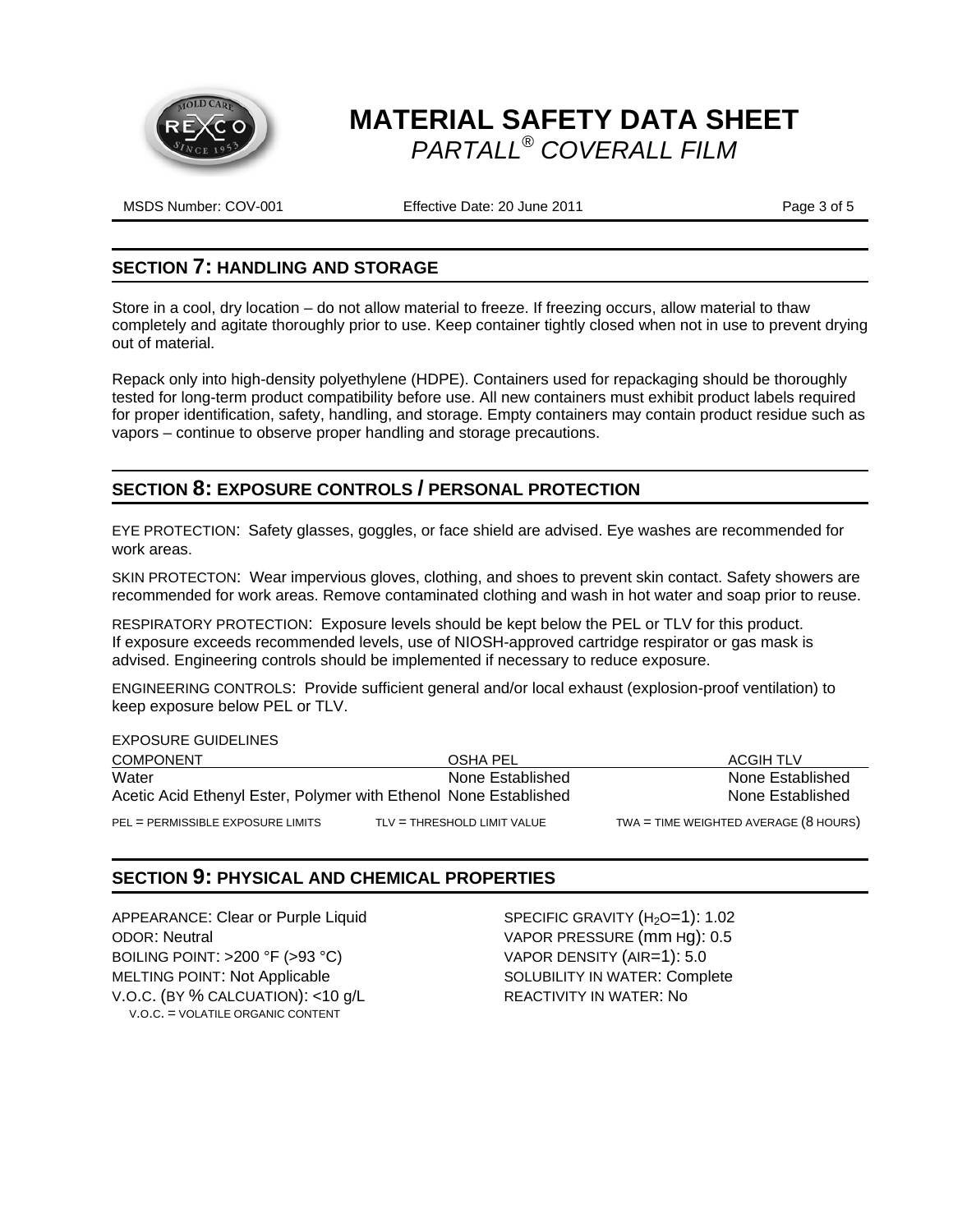

MSDS Number: COV-001 **Effective Date: 20 June 2011** Page 4 of 5

## **SECTION 10: STABILITY AND REACTIVITY**

STABILITY: Stable

CONDITIONS TO AVOID: No specific recommendations.

INCOMPATIBILITY: Incompatible with strong oxidizing agents, such as chlorine bleach.

HAZARDOUS DECOMPOSITION: Thermal decomposition in the presence of air may yield carbon monoxide and/or carbon dioxide.

HAZARDOUS POLYMERIZATION: Will not occur

### **SECTION 11: TOXICOLOGICAL INFORMATION**

No data available specific to this product. Following is data as pertains to one or more major ingredients:

EYES: No data

SKIN: Acute Dermal LD50 (Rabbit): >7490 mg/kg

INHALATION: LC50 (Rat): No data

INGESTION: Acute Oral LD50 (Rat): 23854 mg/kg

### **SECTION 12: ECOLOGICAL INFORMATION**

Product would not be expected to cause damage to the environment and is inherently biodegradable.

### **SECTION 13: DISPOSAL CONSIDERATIONS**

Waste material may be incinerated at an approved facility where permitted under appropriate Federal, State, and Local regulations.

### **SECTION 14: TRANSPORT INFORMATION**

| DOT CLASSIFICATION:         | This product is not regulated for transportation. |
|-----------------------------|---------------------------------------------------|
| ICAO / IATA CLASSIFICATION: | This product is not regulated for transportation. |
| IMDG CLASSIFICATION:        | This product is not regulated for transportation. |